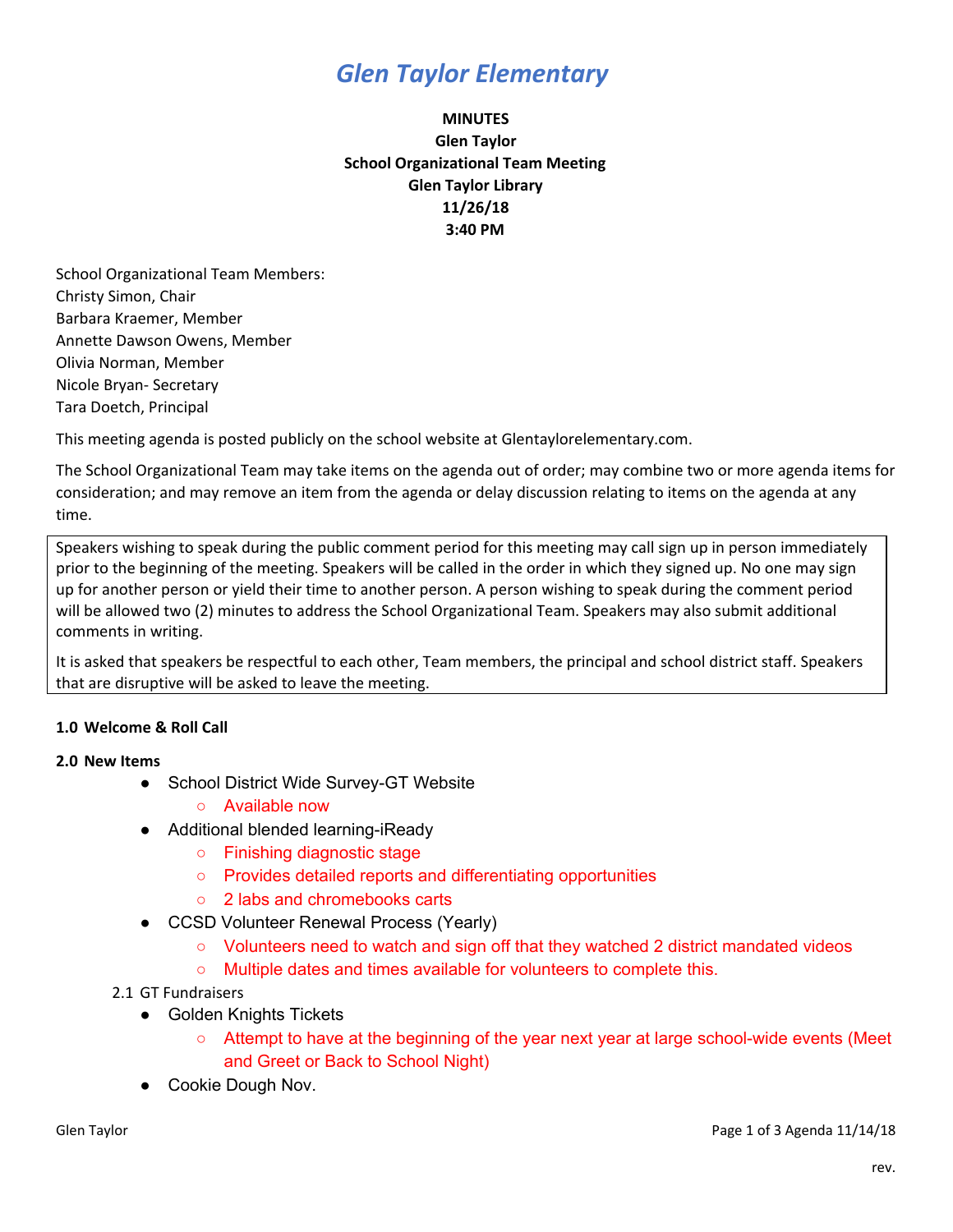# *Glen Taylor Elementary*

- Final day to turn in orders is Wednesday, November 27
- Toy Box-lunch time treats
	- Next set of toys available the week of December 10
- 4th & 5th grade candy bars
	- Second Semester
- Bricks-garden-February
	- Manufacture to create and design brochure and website
	- Lighthouse gray or landmark gray for brick color
	- Font: Helvetica
	- $\circ$  Price Point: small = \$50 and large = \$100
	- Pictures available
	- Possible Business sponsors
- 2.2 Building Community Partners
	- Henderson Grant?
		- Can apply in January
		- Focus on technology infrastructure
		- Middle School suggestions for grant and what students need
	- Home Depot
	- Lowes
		- Help with bricks fundraiser
	- Possible career survey in classrooms to recruit career jobs
		- Not much response from surveys
		- Some partners identified
	- Donors Choose-Chromebooks-
		- Postpone unless a teacher can take over
- 2.3 Upcoming Events
	- Coding Event- Nov. 30th
		- Info communicated to parents through Facebook, website, parentlink, and flyers
		- Computer lab
	- Holiday Ornament Give Back 3:30 p.m. (PTO)
		- Promote on Facebook and website
	- Music Recital Dec. 20th 6:00 p.m.
		- Percussion and choir performance in MP room
	- University of Family Learning Jan. 24th (Parents & Students 3:30 p.m.)
		- ELL focus
	- SOT Zone Meeting-Foothill High Dec. 5th 6:00 p.m.

### **3.0 General Discussion**

- **● Pali Institute**
	- **○ Not able to go this year for 5th grade**
	- **○ Planning an alternative field trip for the 2018-2019 school year**
	- **○ Future field trips - unknown**
	- **○ Check dates for available dates for the 2019-2020 school year**